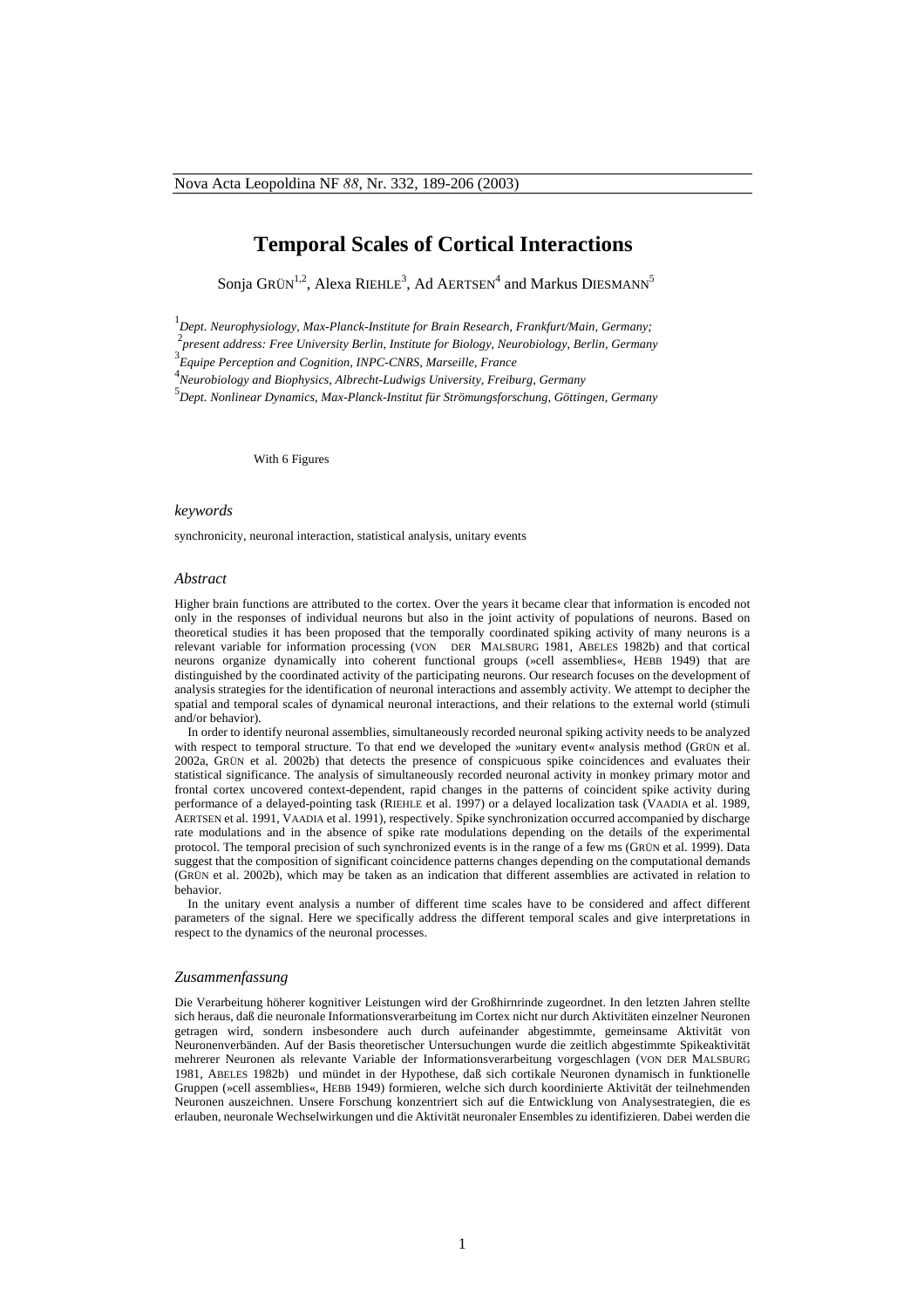räumlichen und zeitlichen Skalen dynamischer Wechselwirkungen und deren Bezüge zur äußeren Welt (Reize und/oder Verhalten) untersucht.

Um neuronale Ensembles zu identifizieren, muß gleichzeitig abgeleitete Spikeaktivität in Hinsicht auf ihre zeitliche Struktur untersucht werden. Hierfür haben wir die »Unitary Event« Analysemethode entwickelt (GRÜN et al. 2002a, GRÜN et al. 2002b), welche auffällige, koinzidente Spikeaktivität detektiert, und auf Signifikanz untersucht. Die Analyse gleichzeitig abgeleiteter neuronaler Aktivität, gemessen im Motorcortex und Frontalcortex von Affen, brachte kontextabhängige, schnelle Änderungen von Koinzidenzmustern während der Ausführung eines »delayed-pointing task« (RIEHLE et al. 1997) bzw. eines »delayed localization task« (VAADIA et al. 1989, AERTSEN et al. 1991, VAADIA et al. 1991) zu Tage. Spikesynchronisation trat sowohl mit als auch ohne gleichzeitiger Ratenmodulationen auf, und variierte je nach experimentellem Protokoll. Die zeitliche Präzision der synchronisierten Ereignisse beträgt nur wenige ms (GRÜN et al. 1999). Die Daten zeigen auch, daß sich die Zusammensetzung der signifikanten Koinzidenzmuster in Abhängigkeit von den Anforderungen ändern kann (Grün et al. 2002b), und deuten darauf hin, daß unterschiedliche neuronale Ensembles in Abhängigkeit vom Verhaltenskontext aktiviert werden.

Im Rahmen der Unitary Event-Analyse werden eine Reihe von Zeitskalen berücksichtigt, die jeweils einen anderen Aspekt des neuronalen Signals betreffen. In dem hier vorliegenden Beitrag liegt der Schwerpunkt auf der Darstellung obengenannter Zeitskalen, und deren Interpretation in Hinsicht auf die Dynamik der zugrundeliegenden neuronalen Prozesse.

### **1. Introduction**

Higher brain functions are attributed to the cortex, a highly interconnected network composed of about  $10^{10}$  neurons. Each single neuron receives spike inputs from about  $10^4$ other neurons and projects its output spikes to about the same number of other neurons (BRAITENBERG and SCHÜZ 1991). Initially, recording techniques were limited to recordings from one channel at a time. Here, the recording was optimized to obtain the spikes from a single neuron only, or the spikes where left unidentified (e. g. in recordings from nerve fibers). Due to this limitation and also guided by early considerations about the integrative properties of the neuron (SHERRINGTON 1906, ECCLES 1957) researchers concentrated on reproducible changes in the spike rate. ADRIAN (1928) observed that the spike rate of neurons is related to changes in the environment and concluded that the intensity of sensation is proportional to sensory spike rates. Single neurons with their specific characteristics became the building blocks of cortical processing (BARLOW 1972, BARLOW 1992, for reviews see MARTIN 1994, MARTIN 2000). This approach led to fundamental insights into the neuronal mechanisms of brain function (e. g. LETTVIN 1959, HUBEL 1968) and to important theoretical works on information processing by neuronal networks (MCCULLOCH and PITTS 1943). The influential book by MINSKY and PAPERT (1988) pointed out the limitation of this concept (see also VON DER MALSBURG 1986b).

The parallel and distributed architecture of the cortex suggested the investigation of the collective properties of neural networks. HEBB (1949) proposed that ensembles of neurons, »cell assemblies«, constitute the units of neuronal processing. In this view, functional groups are formed by the coherent activity of the participating neurons. This hypothesis provided the conceptual framework for successful theoretical work on neural networks (e. g. HOPFIELD 1982, RUMMELHART et al. 1986, AMIT 1989, AMIT 1997). These models exhibit multiple attractor states, the attractors being groups of neurons with elevated spike rates. A prominent example from the experimental literature is the demonstration of representation of information by ensembles of neurons (GEORGOPOULOS et al. 1988, GEORGOPOULOS et al. 1989).

In parallel, however, conceptual difficulties of the representation of assembly membership by spike rate were pointed out (VON DER MALSBURG 1981, VON DER MALSBURG 1986b). The notion was developed that, alternatively, assembly membership could be expressed in the temporal organization of spiking activity (VON DER MALSBURG 1981, ABELES 1982, VON DER MALSBURG 1986a, GERSTEIN et al. 1989, PALM 1990, ABELES 1991, SINGER 1993). Consequently, neuronal processing should be reflected in dynamical changes of spike time correlation. Dynamic modulations of spike correlation at various scales of precision have, in fact, been observed in different cortical areas: visual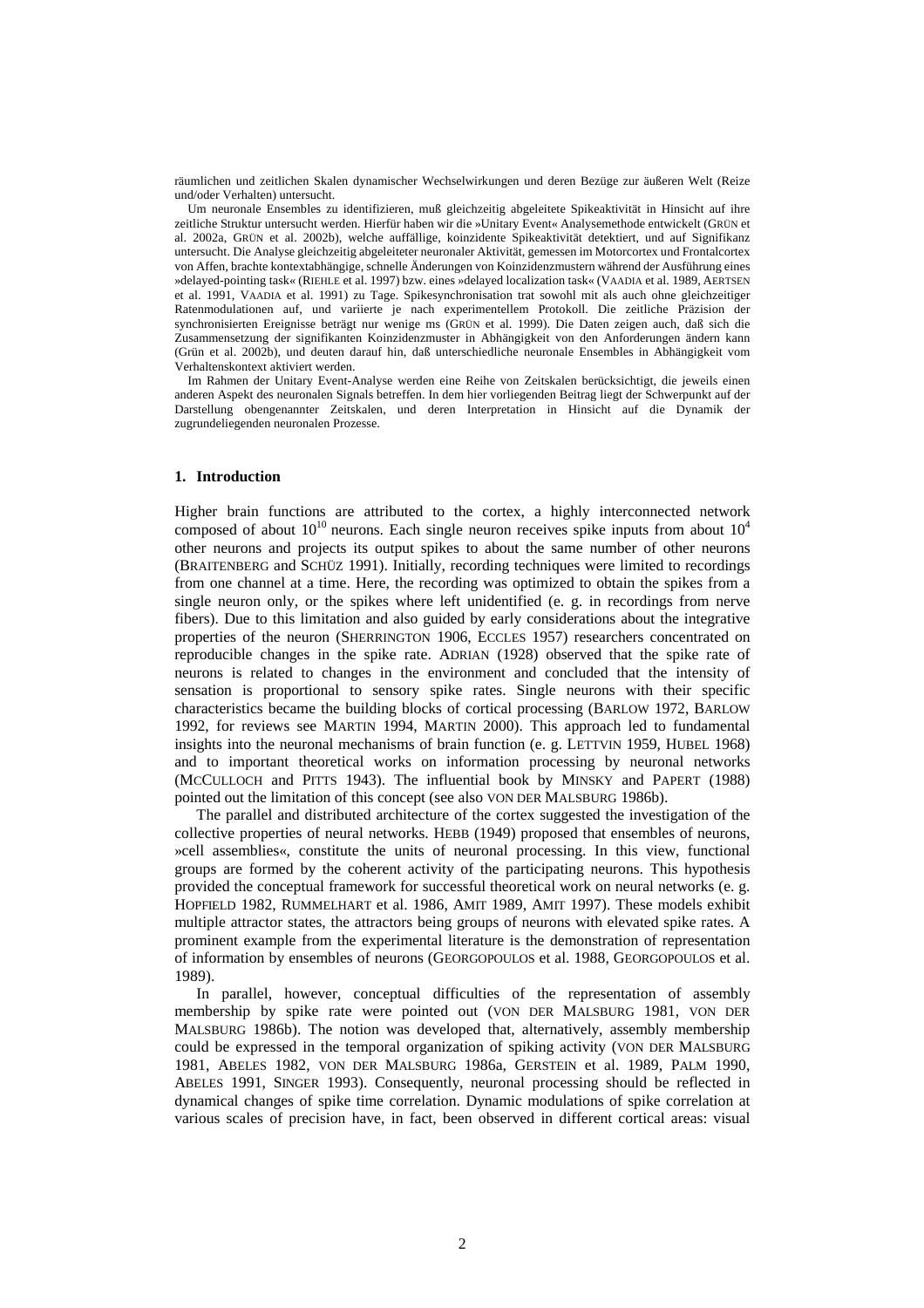(ECKHORN et al. 1988, GRAY et al. 1989, for reviews see ENGEL et al. 1992, AERTSEN et al. 1993, SINGER and GRAY 1995, ROELFSEMA et al. 1996, SINGER et al. 1997, SINGER 1999), auditory (AHISSAR et al. 1992, EGGERMONT 1992, DECHARMS et al. 1996, SAKURAI 1996), somato-sensory (NICOLELIS et al. 1995, LAUBACH et al. 2000, STEINMETZ et al. 2000), motor (MURTHY and FETZ 1992, SANES and DONOGHUE 1993, RIEHLE et al. 1997, HATSOPOULOS et al. 1998), and frontal (AERTSEN et al. 1991, ABELES et al. 1993, VAADIA et al. 1995, PRUT et al. 1998, GRÜN et al. 2002b).



Fig. 1 Cell assemblies. A. Sketch of a piece of the cortical network containing two cell assemblies. The neurons composing the network are indicated by filled circles (black, gray and hatched), the thin lines sketch the connectivity between the neurons. One assembly is composed of the neurons marked in black, the other by the neurons marked in gray. Hatched disks mark neurons that are members of both assemblies. B. Sketch of the spiking activity of N simultaneously recorded neurons. Part of the recorded neurons are members of the indicated assemblies in A., others are »background« neurons. During the observation interval both assemblies are activated twice, e. g. by a sequence of two different stimuli presented shortly one after the other. Assembly 1 (neurons marked black) is activated first by activity entering the net through the black and hatched neurons on the lower left and is propagating through the subnet composing that assembly. The activation of the assembly is visible by the synchronous activity of recorded member neurons (here numbered as 4,6,7). Later the other assembly (neurons marked gray) is activated by a stimulus entering the network through the gray and hatched neurons on the upper left, expressed by the synchronous spiking activity of recorded member neurons (2,3,6,N-1,N). Interestingly, one neuron (6, corresponding to the hatched neuron on the left) exhibits synchronous activity with neurons of both assemblies. It multiplexes its activity in time while being member of different assemblies. The neuron's assembly membership is expressed by the partner neurons with which it exhibits synchronous activity.

The correlations observed in neuronal data cannot be attributed to the underlying network structure alone (AERTSEN et al. 1989, 1991). Parameter changes seem to be able to drive the network into different dynamical regimes or activate different sub-networks. Thus, it was proposed that depending on the behavioral demand neurons organize dynamically into functional groups, which should be reflected in the temporal structure of the spike activity of the neurons involved (sketched in Fig. 1). In order test this hypothesis and to detect the activity of cell assemblies and their interactions, neuronal activity has to be analyzed for correlation structures. For the analysis of spike coincidence patterns in such simultaneously recorded spike trains we developed the »unitary event« analysis (GRÜN 1996, GRÜN et al. 2002a, 2002b). The method allows to uncover excessive coincident spike events among simultaneously recorded neurons. Such conspicuous coincidences are referred to as »unitary events«, and are defined as those joint spike constellations that occur significantly more often than expected by chance. The functional significance of unitary events was tested by investigating their occurrence and composition in relation to sensory stimuli and behavioral events. We were able to define a measure, the joint-surprise, that indicates the presence of an unexpected spike constellation in a time resolved manner. Conspicuous spike patterns can be marked at the point of their occurrence in time. The result is a visualization of the correlation structure of the data as a function of time. The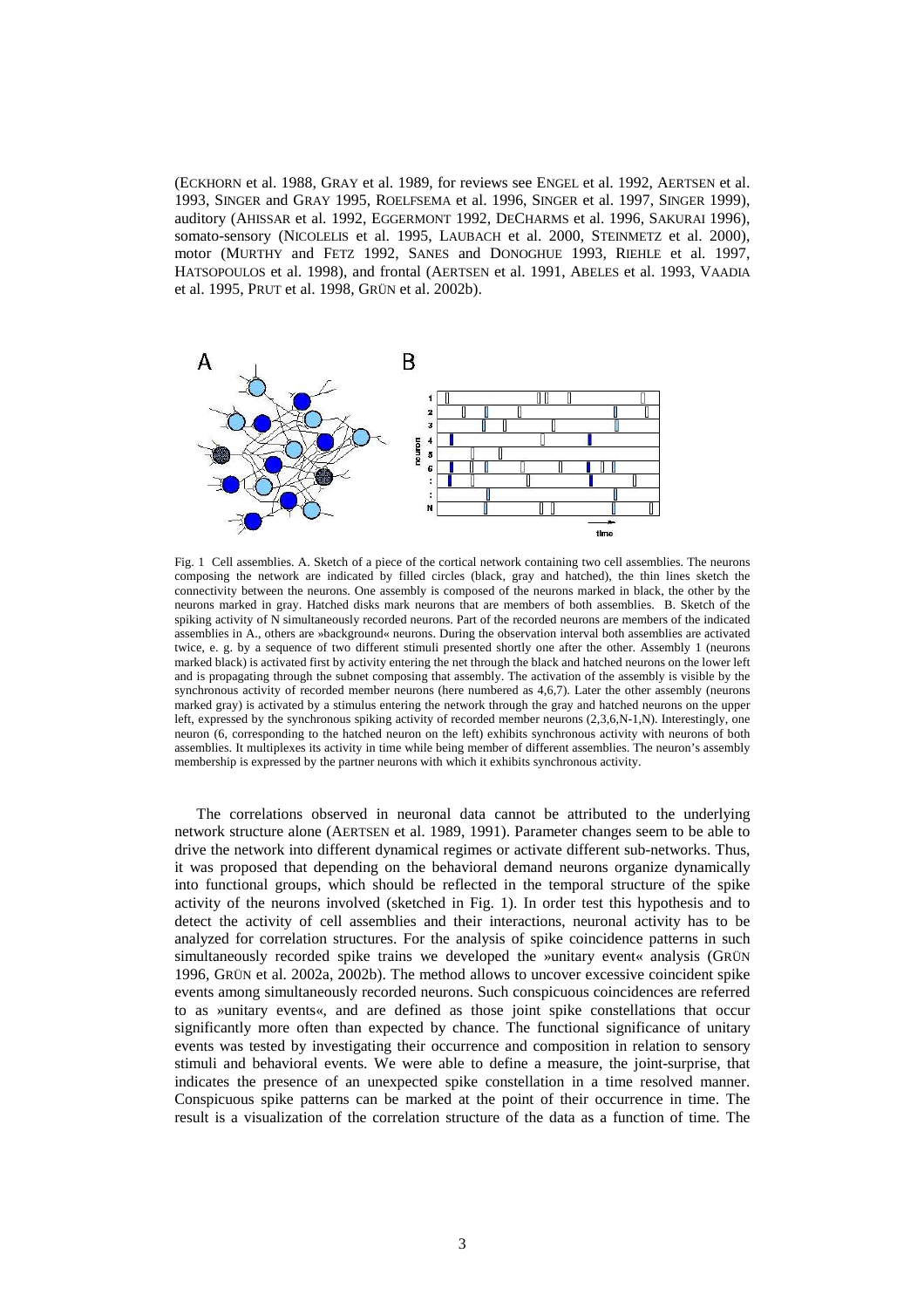appearance and disappearance of spike patterns can be compared with the stages of the experimental protocol. The time course of pattern occurrence can also be compared to the time course of other time varying features of the data, such as the spike rate. Recordings from awake animals performing a behavioral task enable the experimenter to observe the correlation structure while the neurons are carrying out computational tasks. Various time scales and their interactions are made explicit in the mathematical formulation of unitary event analysis. In this contribution, we use unitary event analysis, which will be introduced in the next section (section 2), as a framework to discuss the multiple time scales that enter our analysis and may be relevant for cortical processing. Section 3 discusses how temporal coordination is distinguished from changes in spike rate. The following section (section 4) analyzes the time scale of synchronous spiking in cortical data. Section 5 demonstrates that the time courses of rate modulation are often independent from the modulation of fine temporal coordination.



**2. Detection and statistical evaluation of spike coincidences: Unitary Event Analysis**

Fig. 2 Unitary Event Analysis. A. Representation of N parallel neuronal spike trains as binary processes. Each horizontal row, consisting of 0's and 1's, represents a realization of a single process  $v_i$  observed for T time steps. The 1's mark the occurrences of spike events. The joint activity across the processes at each instant in time can be expressed by a vector **v**(t), as indicated for one example. The empirical firing probability per bin p<sub>i</sub> of each single process is evaluated as the marginal probability: the number of spikes in the observation time interval, divided by the number of time steps. B. Distribution of joint-spike events for significance estimation. The black shaded area under the Poisson distribution (with  $n^{pred} = 15$ ) ranging from  $n^{emp} = 25$  to  $\infty$ , indicates the joint-p-value  $\Psi$  as the cumulative probability to get *n*<sup>emp</sup> coincidences or an even larger number. For this particular example, the joint-pvalue equals 0.0112. C. The joint-surprise S shown as a logarithmic scaling function of the joint-p-value. The transformation converts significant joint-p-values to positive numbers, non-significant values to values around 0, and large joint-p-values, indicating significant lack of coincident events to negative values. The value of the jointsurprise corresponding to the joint-p-value in the example in B. is S=1.9459. Figure modified after GRÜN et al. 2002a.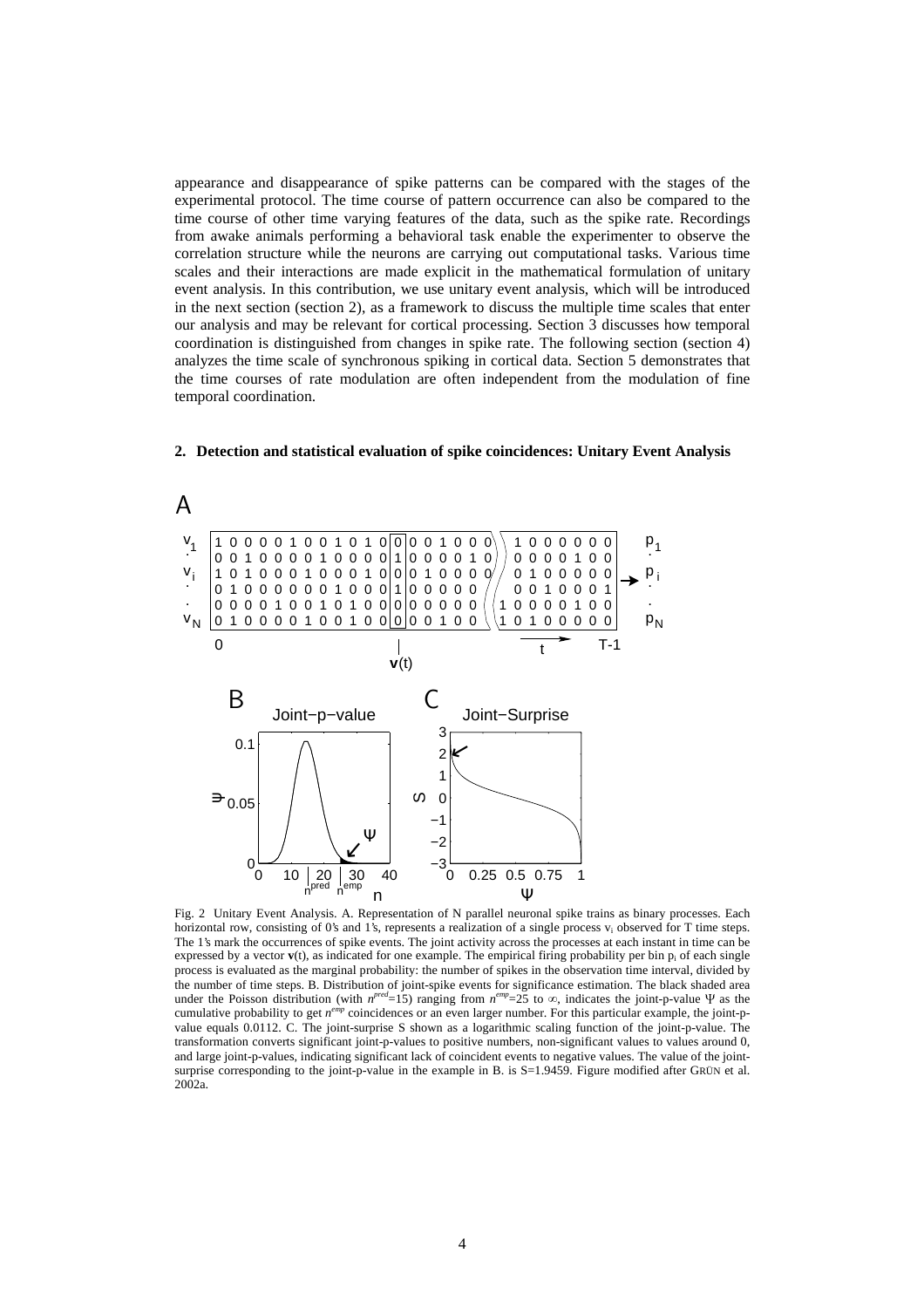We developed a method that detects the presence of conspicuous spike coincidences and evaluates their statistical significance (GRÜN 1996, GRÜN et al. 2002a, 2002b). Briefly, the detection algorithm works as follows: The simultaneous observation of spiking events from N neurons can be described mathematically by the joint process, composed of N parallel point processes. By appropriate binning, this can be transformed to an N-fold binary process, the statistics of which are described by the set of activity vectors reflecting the various (0,1)-constellations that occurred across the recorded neurons (Fig. 2A). Under the null-hypothesis of independently firing neurons, the expected number of occurrences of any activity vector and its probability distribution can be calculated analytically on the basis of the single neuron firing rates. The expected joint-probability of an activity vector is given (assuming statistical independence) by the product of the corresponding firing and nonfiring probabilities. To test the significance of coincident events we developed a new statistical measure: the  $\psi$ joint-p-value  $\Psi$ . For any particular spike activity vector, this jointp-value measures the cumulative probability of observing the actual number of coincidences (or an even larger one) by chance (Fig. 2B):

$$
\Psi\left(n^{emp}\left|n^{pred}\right.\right)=\sum_{n=n^{emp}}^{\infty}\psi\left(n,n^{pred}\right).
$$

In order to enhance visual resolution at the relevant low-probability values of  $\Psi$  for excessive or lacking coincidences we transform  $\Psi$  to a logarithmic scale thereby deriving the joint-surprise measure (Fig. 2C):

$$
S = \log \frac{1 - \Psi}{\Psi},
$$

a measure closely related to the surprise measure defined by PALM (1981). Thus, we can calculate for a stationary data set the significance of any joint-activity constellation across the N neurons and identify those neurons that exhibit significant (e. g. at a significance level of 5%:  $S(\Psi) \geq S(\alpha=0.05)$  synchronous activity presumably indicating signatures of assembly activity (for details see GRÜN et al. 2002a).

# **3. Temporal precision of coincident events**

The time resolution of data acquisition in extracellular spike recordings is typically 1 ms or better. To define a coincident event implies to know the time scale on which spike events are coincident. Since spikes do not code information by amplitude or shape of the spike we can assume the duration of a spike signal (1–2 ms) as a lower bound. During the last decade there was an intensive debate if neurons could operate on a time scale smaller than a few tens of ms, since neurons were considered to be »noisy« and as units that integrate the spikes over a relatively large time window before emitting a spike. This view is supported by the relatively long time constants of the membrane potential (tens of ms). Note, however, that the degree of this temporal noise has long been questioned (e. g. ABELES 1981) and is still under debate (e. g. BRYANT and SEGUNDO 1976, MAINEN and SEJNOWSKI 1995, SHADLEN and NEWSOME 1998, DIESMANN et al. 1999). There is experimental evidence from cross-correlation-, JPST- and, particularly, from spike pattern analysis, that the timing accuracy of spiking events which might be relevant for brain function can be as precise as a few ms (ABELES et al. 1993, NOWAK et al. 1995, RIEHLE et al. 1997). Similar suggestions come from modeling studies (DIESMANN et al. 1999).

To detect the relevant time scale of synchronous events in experimental data, we systematically vary the allowed temporal width to detect coincident events and evaluated their significance assuming independence. A straight forward approach to allow synchronous events on a less precise time scale than the time resolution of the data is to section the observation interval into short disjunct time slices (»bins«) and consider spikes from different neurons as coincident if they occur within such a time bin. Although coincident spiking events can reliably be detected by using such a discretized process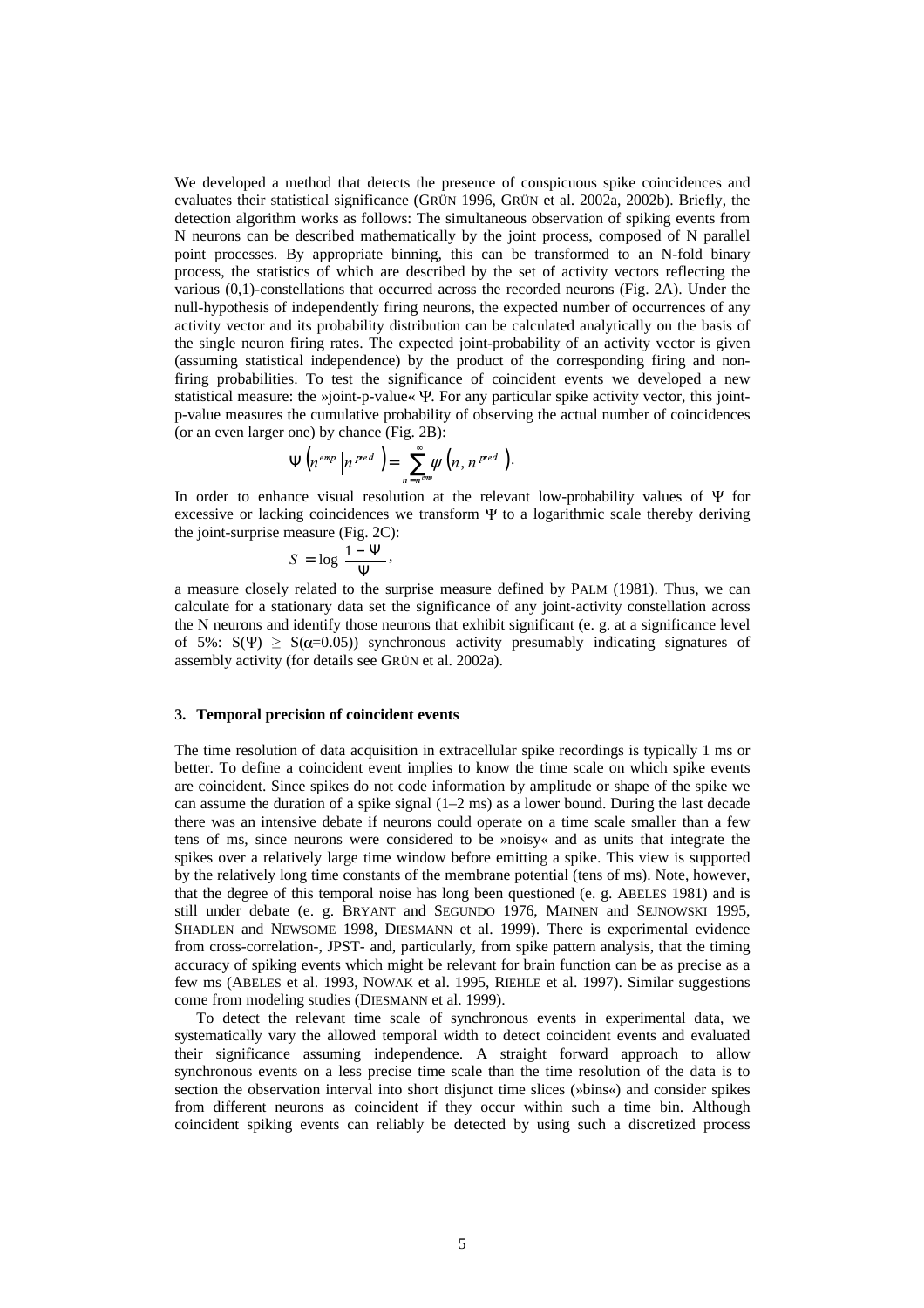(disjunct binning), the method loses sensitivity for higher temporal jitter of the coincident events (GRÜN et al. 1999). This is mainly due to the non-linear effect of binning and clipping of the single spike trains, on the one hand, and the application of the same binning grid over multiple spike trains, on the other.



Fig. 3 Temporal precision of coincident activity. A. The detectability of coincident events and their temporal jitter is illustrated for two parallel processes, composed of two independent contributions: background (Poisson processes) and coincident activity with a given homogeneous temporal jitter. For various coincidence widths (from  $s = \pm 1$  ...10) the joint-surprise (S) is calculated for increasing analysis widths (b' =  $\pm$  0 ... 20). For a given temporal jitter s, the joint-surprise as a function of b'(gray curves) exhibits a maximum at the corresponding analysis jitter (s = b') (marked by filled black circles). For  $s = \pm 1$  the maximum of S equals 11.6 at b' =  $\pm 1$  (not shown here). The line at  $S = 2$  marks the significance level of 1%, i.e.  $S(q=0.01)$ . Data sets were assumed to have the parameters: duration in time as the experimental data shown in B. (33 trials of 800 ms) with a time resolution of h = 1 ms; background firing probability for both neurons:  $p_r = 0.03$ , coincidence firing probability of  $p_c = 0.0029$ . B. Temporal precision of neuronal spike trains and its comparison with simulated processes. The analysis results expressed by the joint-surprise (S) for increasing shift width b'of two simultaneously recorded neurons are shown and compared to simulated data. The top graph shows, for control purposes, the simulation experiment performed without injected coincidences, firing probabilities correspond to the measured marginals of the neurons ( $p_1$  = 0.0321,  $p_2 = 0.0359$ ). In the bottom graph, coincidences were injected with a coincidence width of  $s = \pm 6$  ms, corresponding to the analysis bin width b' at the maximum of the joint-surprise. The coincidence probability ( $p_c$  = 0.0029) and the background probabilities of the two neurons ( $p_{r1} = 0.0291$  and  $p_{r2} = 0.0329$ ) were calculated based on the model as assumed in A. (see for details GRÜN et al. 1999). Results from simulations are shown as gray bands. The width of the light gray band represents 95 %, the dark gray band 70 % of 30 repetitions of the simulation experiments. Each simulation had the same duration in time as the experimental data (33 trials of 800 ms) with a time resolution of  $h = 1$  ms. In the upper panel, the light gray band (representing 95 % of the simulation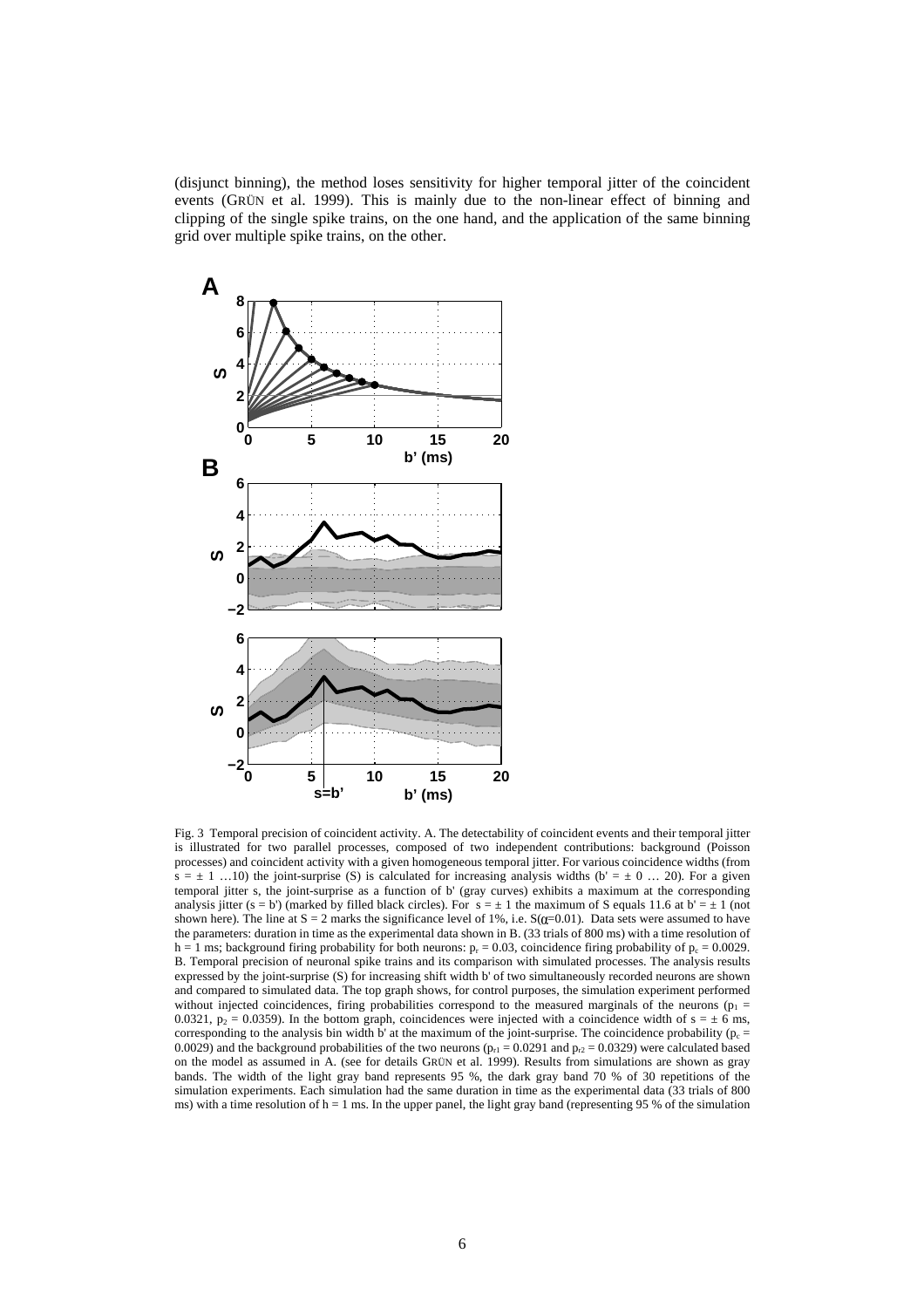experiments) is well below the threshold for significance of  $1\%$ , i. e.  $S(0.01)=2$ , demonstrating the low probability of the significance measure to generate »false alarms«. Figure modified after GRÜN et al. 1999.

As an alternative approach, we worked out the »multiple shift« method that overcomes the need for binning, and thereby treats the data in their (original) high time resolution (GRÜN et al. 1999). Technically, coincidences are detected by shifting the spike trains against each other over the range of allowed coincidence width and integrating the number of exact coincidences (on the time resolution of the data) over all shifts. In calibration studies we analyzed the sensitivity of the method and the reliability to detect nearcoincidences with a given underlying coincidence width. Therefore we simulated data sets in which independent spike trains with a given background rate were »injected« with coincident spikes of a given coincidence width (tolerance) into both trains. For a given data set we varied the analysis coincidence width systematically and evaluated the significance for each coincidence width. It turned out that the significance is maximal, if the analysis bin width corresponds to the underlying jitter (see Fig. 3A).

Thus, we used the method to estimate the underlying »jitter« in experimental data. Neuronal data were taken from a pair of simultaneously recorded neurons (time resolution:  $h = 1$  ms) from the primary motor cortex of a behaving monkey involved in a visuo-manual pointing task (see BASTIAN et al. 1998, GRAMMONT and RIEHLE 1999 for experimental details). The results of the analyses of the experimental data using various shift widths (b') are shown in Figure 3B (solid lines). The joint-surprise function, however, shows a clear peak at  $b' = 6$  ms. In Figure 3B (top) the experimental results are compared to control surrogate data (shown in gray), in which no coincidences were injected. The rates for the simulations were set to correspond to the marginal firing rates of the neuronal data. Simulation results of 30 repetitions (each consisting of 33 trials) are shown as gray bands. The experimental results clearly deviate from the simulation results, indicating that neuronal spike trains do not correspond to the assumption of independence.

As discussed above, according to our model the maximum of S in the experimental data indicates the coincidence width of the underlying data as  $s = b'$ , i. e. here 6 ms. Next, surrogate data with injected coincidences were compared to the experimental results. We extracted the coincidence width for the simulation at the maximum of the joint-surprise (here: 6 ms). The firing probabilities of the neurons, measured as the marginal probabilities, were assumed to be a measure for the sum of coincident and background activity. Using the measured marginal probabilites for the two neurons, we obtained estimates for the probability for coincident firing and the »uncorrelated« background firing probabilities. Figure 3B (bottom) illustrates the comparison of experimental and simulated data using the derived parameters. The experimentally derived joint-surprise function shows basically the same curve as obtained from the surrogate data. The experimental curve lies within the range of about  $1 \sigma$  of the simulated data (dark gray band), indicating that our model predictions are consistent with the experimental data.

# **4. Dynamics of synchronous spiking events**

In order to account for non-stationarities in the discharge rates of the observed neurons, modulations in spike rates and coincidence rates are determined on the basis of short data segments by sliding a fixed time window (typically 100 ms wide) along the data in steps of the coincidence bin width. This timing segmentation is applied to each trial, and the data of corresponding segments in all trials are then analyzed as one quasi-stationary data set, using the appropriate rate approximation. Besides the effect that this approach corrects for nonstationary rate variation in time, it also allows us to analyze synchronous activity and its potential modulation as a function of time. Excess coincident activity may occur in a short interval, »triggered« by some external or internal event. When the neuronal processes are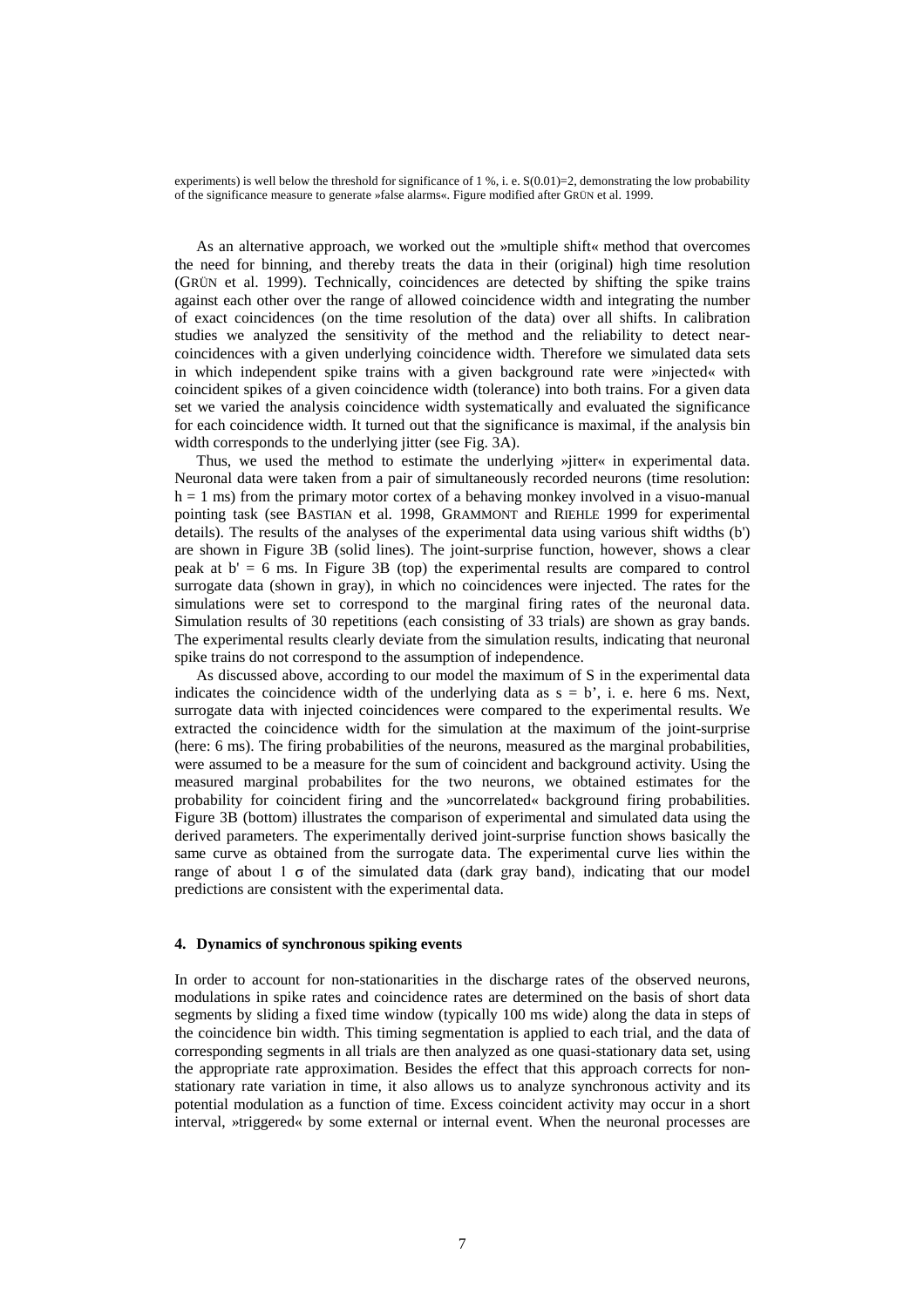observed over repeated trials, the coincident activity appears to some degree locked to certain points in time. We have shown in a modeling study (GRÜN 1996) that loose locking of synchronous activity, e. g. to trial onset, does not contradict precise temporal coordination of the spiking activity related to the assembly activity. Loose locking rather reflects a loose onset of the correspondingly triggered assembly activity. For optimal detection of unitary events using the sliding window procedure, the width of the analysis window has to be adjusted to the temporal spread of the synchronous events. As worked out in detail in GRÜN et al. (2002b), the shape of the joint-surprise function can indicate the optimal window width, such that the window width can be adjusted accordingly. Further details and calibration of the unitary event analysis technique are described in (GRÜN 1996, GRÜN et al. 2002b). Recent extensions of the approach are discussed in (ROY et al. 2000, PAULUIS and BAKER 2000, GÜTIG et al. 2002). Note that the time window fulfills two different purposes: rate estimation and obtaining a large enough coincidence count for significance testing. In general, both tasks may require windows of different size. Even if the spike rates are known a limited number of trials require a certain window size.

#### *4.1 Temporal modulation of synchronous activity*

We tested the hypothesis that such precise synchronization of individual action potentials among groups of neurons in the monkey motor cortex is involved in dynamically organizing the cortical network during the planning and execution of voluntary movements (RIEHLE et al. 1997). We found that simultaneously recorded activities of neurons in monkey primary motor cortex indeed exhibited context-dependent, rapid changes in the patterns of coincident action potentials during performance of a delayed-pointing task. Accurate spike synchronization occurred in relation to external events (visual stimuli, hand movements), commonly accompanied by discharge rate modulations, however without precise timelocking of the spikes to these external events. Accurate spike synchronization also occurred in relation to purely internal events (stimulus expectancy; Fig. 4), where firing rate modulations were distinctly absent. These findings indicate that internally generated synchronization of individual spike discharges may subserve the cortical organization of cognitive motor processes. The clear correlation of spike coincidences with stimuli and behavioral events underlines their functional relevance (FETZ 1997, RIEHLE et al. 1997). Taken together, these findings demonstrate the existence of precise synchronization of individual spike discharges among selected groups of neurons in the motor cortex. This synchronization is associated with distinct phases in the planning and execution of voluntary movements, indicating that it indeed plays a functional role. Moreover, these findings suggest that under behavioral conditions as investigated in this study, the brain uses different strategies in different contextual situations: In order to process a purely cognitive, i. e. an internal and behaviorally relevant event, neurons preferentially synchronize their spike occurrences without changing, at the same time, their firing rates. By contrast, when processing an external, behaviorally relevant event, neurons tend to synchronize their spikes and modulate their firing rates at the same time. Thus, precise synchronization of spike

events and modulation of discharge rate may serve different and complementary functions. They act in conjunction at some times, not at others, depending on the behavioral context (RIEHLE et al. 1997).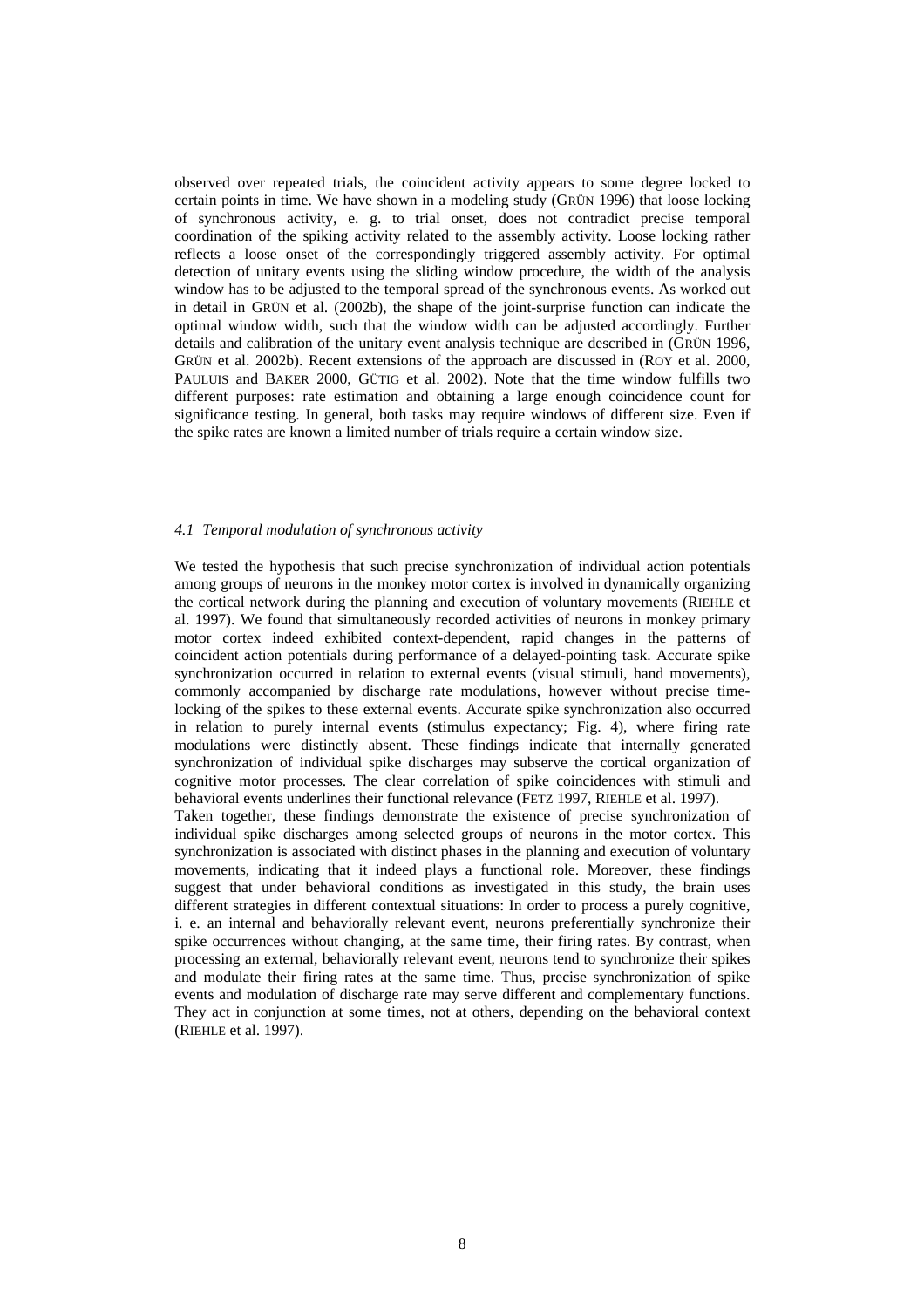

Fig. 4 Temporal modulation of synchronous activity. Unitary event analysis of the spiking activity of two simultaneously recorded single neurons from motor cortex of awake behaving monkey. The monkey was involved in a delayed pointing task, where the duration of the preparation period (after the preparatory signal (PS) up to the reaction signal (RS)) for the movement was selected randomly from 4 possible durations (PP; 600, 900, 1200, 1500 ms) from trial to trial. The 36 trials with longest PP duration (1500 ms) were pooled in this example. Thus the monkey could expect the RS to occur at three successive moments (ES1, ES2, ES3) before it actually occurred at RS. Results of the unitary event analysis in sliding windows of 100 ms over a time interval of 2100 ms, starting at 300 ms before PP and lasting until 300 ms after PS. A. Conventional raster displays of spike discharges of two neurons. Each dot represents an action potential, and each row of action potentials depicts the spiking activity in a single trial. B. Comparison of measured and expected coincidence rates. The measured coincidence rate (black curve) was derived the same way as the firing rates by sliding a box car of 100 ms in steps of 1 ms over the data. Coincident events were detected with an analysis width of  $s = \pm 2$  ms. The expected coincidence rate (gray curve), based on the null-hypothesis of independent firing was calculated as the product of the individual firing rates (see for details GRÜN et al. 1999). C. For each time window, the joint-surprise value was computed by comparing the empirical number of coincidences with the expected number (see Fig. 2). D. Whenever the joint-surprise exceeded a fixed threshold (here:  $S(0 = 0.05)$ ) this defined an epoch with significantly more coincidences than expected by chance. These precise coincidences were marked as unitary events and are indicated by squares in the raster displays. Reprinted (excerpted) with permission from RIEHLE et al. Science *278*, 1950–1953 (1997). Copyright 1997 American Association for the Advancement of Science.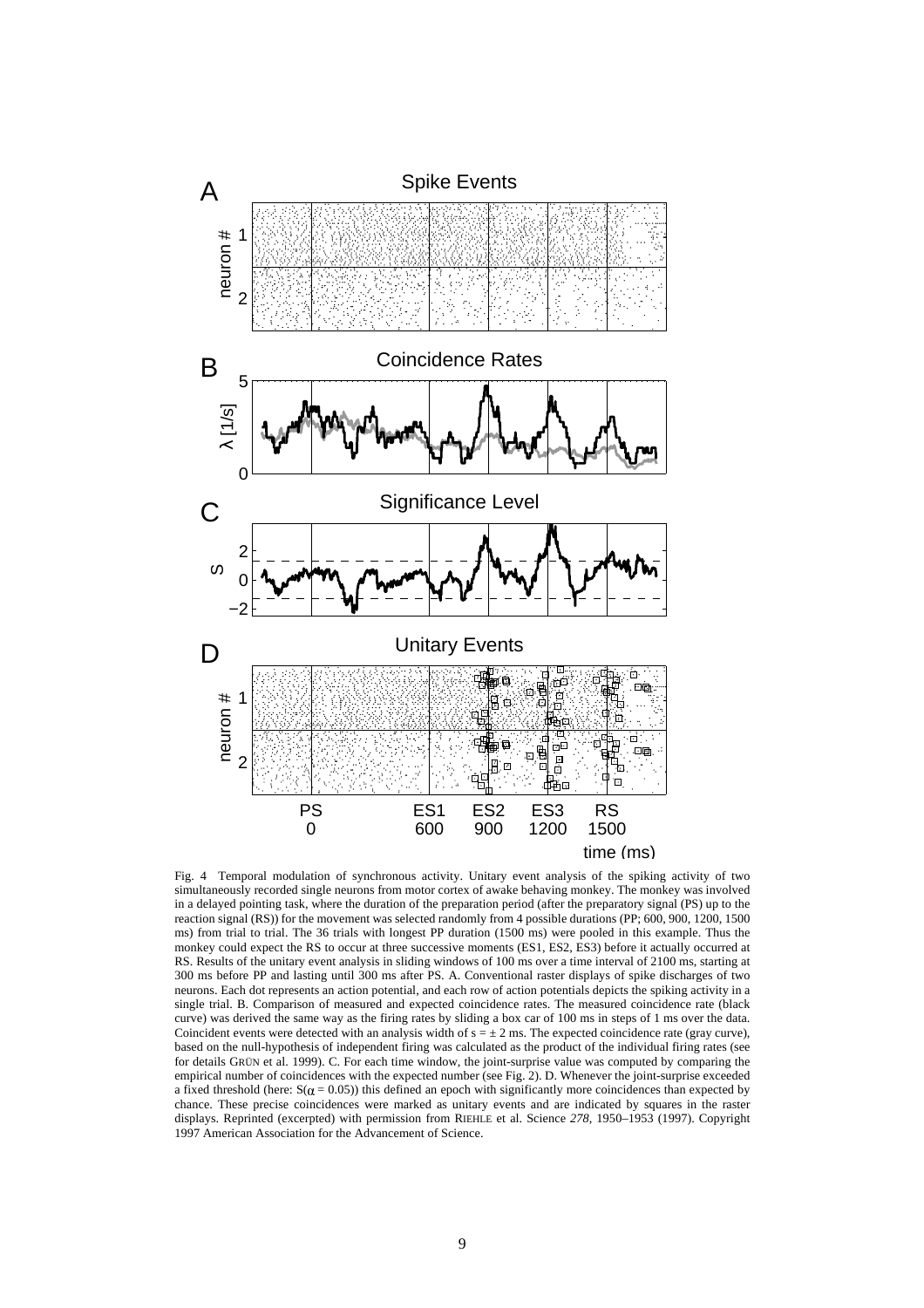# *4.2 Task dependent composition of coincident spiking activity*



Fig. 5 Task dependence of the composition of coincident spiking activity. The dot displays show the spiking activity of five simultaneously recorded neurons (labeled 1 to 5) from the frontal cortex of a monkey involved in a delayed localization task (28 trials). A. and B. represent two different behavioral conditions: A. movement to the left, B. movement to the front. Unitary event analysis was performed in sliding windows of 60 ms, and with a significance level of  $\alpha$  = 0.01. Coincident events were detected in disjunct bins with a bin width of 3 ms. Data were taken from segments starting 500 ms before and ending 700 ms after the GO signal (vertical line at time 0 ms). Average times of behavioral events (monkey leaves central key, monkey hits the target) are indicated by vertical lines. In A. the monkey leaves the central key at 329 ms and hits the target at 557 ms after the GO signal, in B. leave at 364 ms, and hit target at 562 ms. Unitary events (marked by squares) occur at about the time when the monkey leaves the center key, i. e. at different times in the two conditions. The composition of the correlated spiking activity differs in the two behavioral conditions: related to a movement to the left neuron 1 and 4 are correlated, and related to the movement to the front neuron 1 and 5 are correlated., i. e. neuron 1 seems to switch the partner neuron depending on the behavioral context. Figure modified after GRÜN et al. 2002b.

In the second experimental study we discuss, Rhesus monkeys were trained in a »delayed localization« paradigm with two basic tasks (localizing and non-localizing, an example of the latter is shown in Figure 5). In both tasks, the monkey receives a sequence of two stimuli (visual and auditory) out of five possible locations. After a waiting period, a »GO« signal instructed the monkey to move its arm in the direction of the stimulus relevant in the current trial. In the localizing task, the relevant spatial cue was selected by the color of the GO signal. In the non-localizing task, an indicator light between blocks of trials informed the monkey about the reinforced direction for arm movement. Thus, in the latter case, the animal had to ignore the spatial cues given before the GO signal. In the behavioral task analyzed here (non-localizing), neither the spatial cues before the GO signal nor the GO signal itself could be used to determine the correct behavioral response (see VAADIA et al. 1989, AERTSEN et al. 1991, VAADIA et al. 1991 for further details). The activity of several (up to 16) neurons was recorded simultaneously in the frontal cortex by using six microelectrodes during task performance. In each recording session, the microelectrodes were inserted into the cortex with inter-electrode distances of 300–600 µm. Isolation of single units was aided by six spike sorters that could isolate activity of 2–3 single units, based on their spike shape (ABELES and GOLDSTEIN 1977). The spike sorting procedure introduced a deadtime of  $600 \mu s$  for the spike detection.

Using data from this study, we found that coincident activity in the frontal cortex can be specific to movement direction. We parsed the data of five neurons according to the movement direction, and analyzed each of these sub-sets separately. Figure 5 shows the analysis results for two movement directions (A: to the left; B: to the front); for the three other movement directions there was no significant activity. For each of the two movement directions, there is mainly one cluster of unitary events (besides some sparsely spread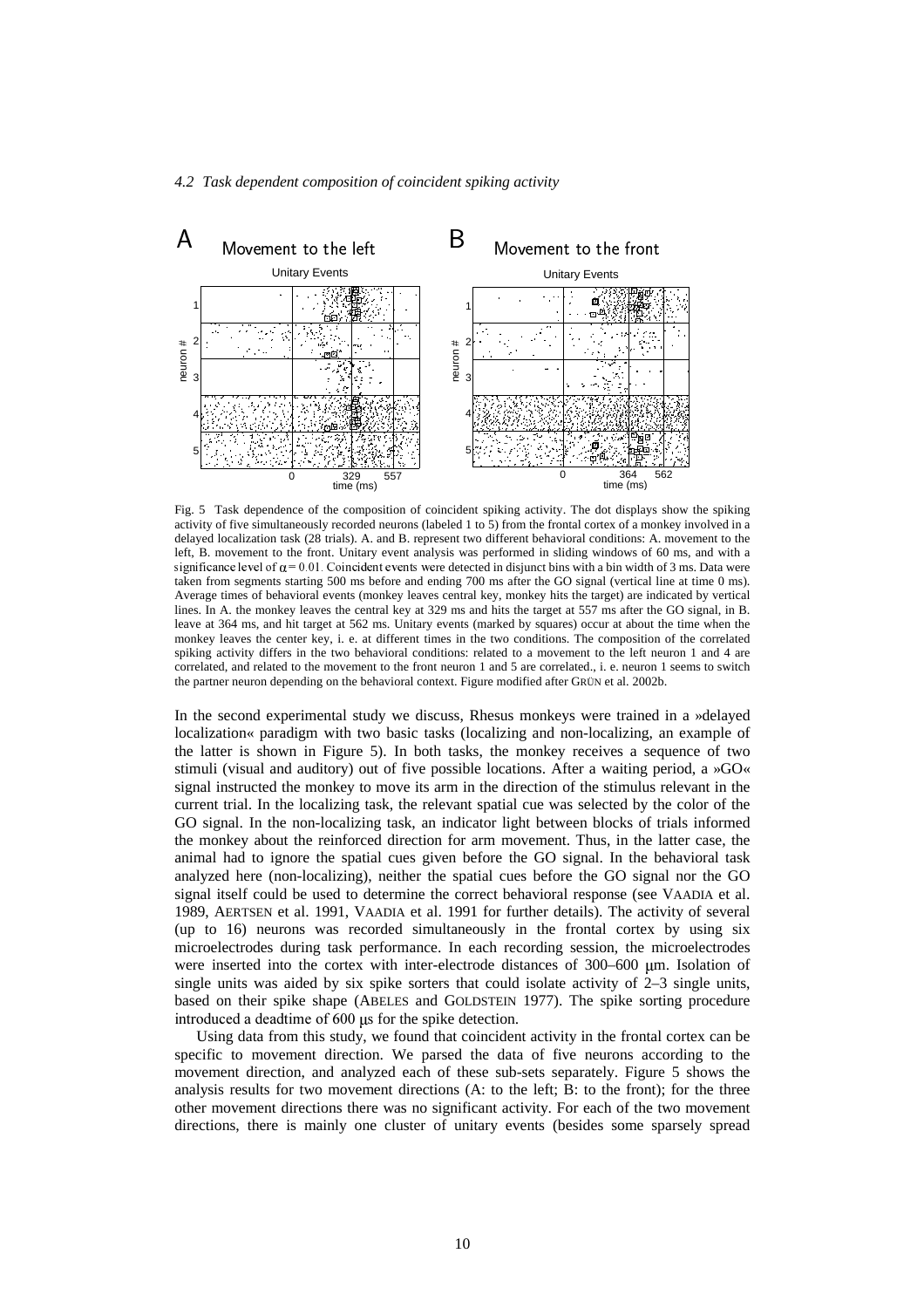individual ones), occurring at the onset of the movement. The clusters of unitary events differ, however, both in their neuronal composition and in their timing. During movement to the left, significant coincidences occur between neurons 1 and 4, for movement to the front they occur between neurons 1 and 5. The timing of the unitary events differs. Both occur shortly after the monkey left the center key (equivalent to reaction time), which differs for the two movement directions (mean reaction time indicated by a line in A: 329 ms after the GO signal, in B: 364 ms after the GO-signal). Thus, unitary events appear to be locked better to the behavioral event than to the external event (GO). The analysis of the same five neurons during the localizing task, where the color of the GO-signal contained the information about the reinforced type of stimulus (data not shown) did not reveal any indications for unitary events related to movement direction. Note, that neuron 1 is participating in significant coincident activity in both movement directions, however with another coincidence partner in each. This is indicative of a common membership of neuron 1 in two different cell assemblies, one of which is activated depending on the movement direction.

#### *4.3 Changes of temporal precision as a function of time*

In order to study the temporal aspects of neuronal activity during preparatory processes for arm movements, Rhesus monkeys were trained to perform a multi-directional pointing task (RIEHLE et al. 2000). The animal sat in a primate chair in front of a vertical panel on which seven touch sensitive light emitting diodes (LEDs) were mounted, one in the center and six placed equidistantly on a circle around it. In each trial, two signals were presented successively. The first, the preparatory signal (PS), provided prior information about the target which had to be pointed after the occurrence of the second, the response signal. First, the center target was lit and the animal had to press it for initiating the trial. Then, after a fixed delay of 500 ms, the preparatory signal was presented by illuminating one of the targets in green. After another delay (preparatory period), during which the animal still had to continue to press the center target, the color of the peripheral target turned red. This served as a response signal (RS) requesting from the animal to perform the movement to the indicated target. During performance of the task multiple single neurons were recorded and analyzed using the unitary event analysis. For analysis of the time course and modulation of synchronous activity, the joint-surprise values were obtained using the sliding window analysis. In order to observe the temporal precision of synchronous activity, and its potential change during the preparatory period, the allowed temporal precision of synchronous events was varied using the multiple shifts method (GRÜN et al. 1999).

The analysis of the data revealed two main results. First, synchronous spiking activity in motor cortex during preparation for action is not maintained at a significant level for more than 100–200 ms. Periods of synchrony, however, may occur several times during the trial, with a more or less regular (oscillatory) pattern. Second, for many pairs of neurons, the temporal precision of synchronicity changes over time (comparable to the example shown in Figure 6). If such changes occur, temporal precision typically increases during the preparatory period to be highest towards its end. One possible interpretation is that the increase of temporal precision of synchronous activity facilitates the efficiency of the motor output.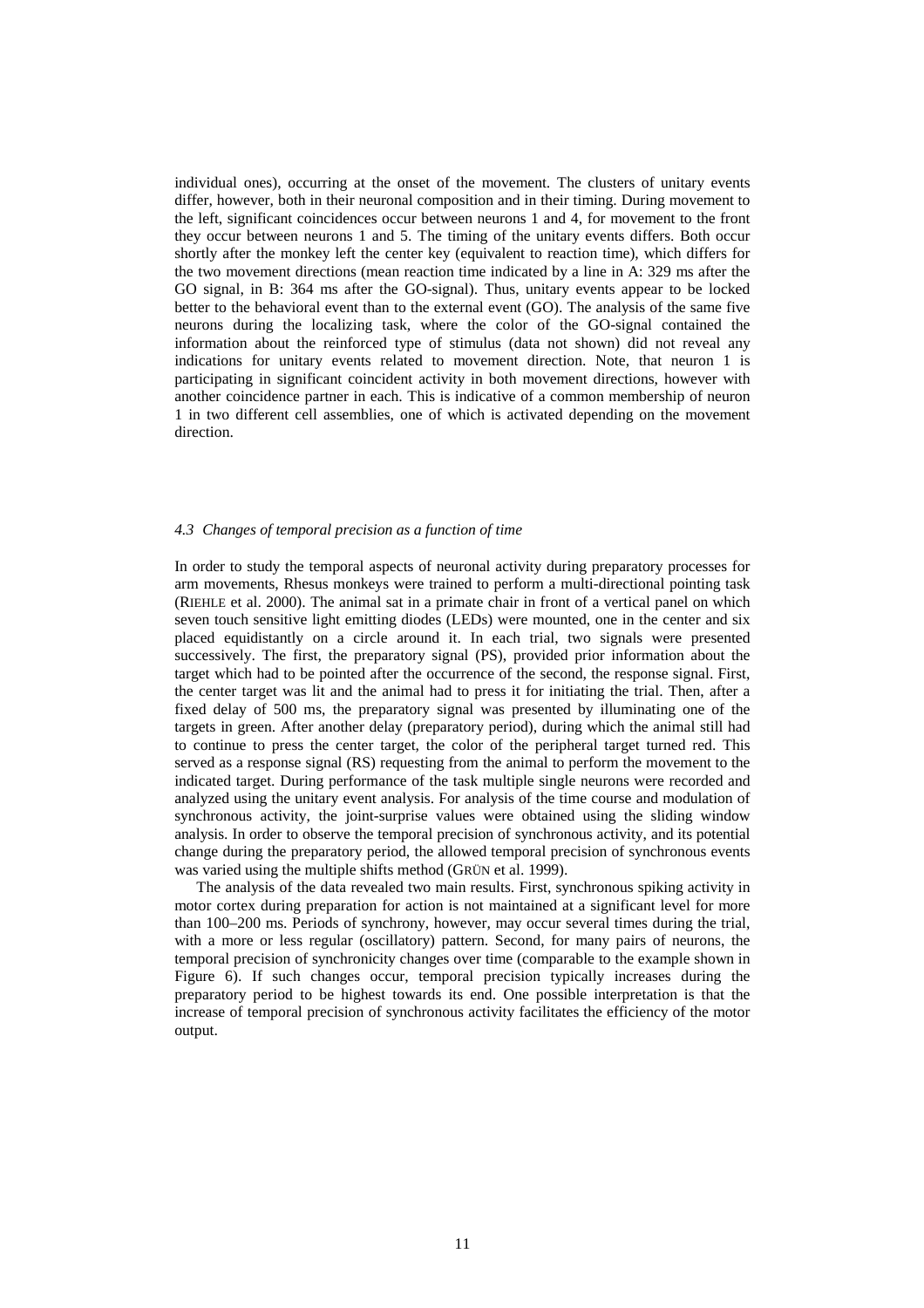

Fig. 6 Temporal precision of coincident spiking events as a function of time. Two simultaneously recorded neurons from a behaving monkey during performance of a delayed multi-directional pointing task. Recording site was primary motor cortex. With the preparatory signal (PS) the monkey was provided with prior information about the target position (1 out of 6; here: movement direction 4) where he had to point at after presentation of the response signal (RS). During the preparatory period (from PS to RS, fixed duration: 1000 ms) the monkey had to sit still, keep the initiating button pressed and the preparatory signal (illuminated in GREEN) was still on. As it turned red it indicated the response signal. The same spike trains were analyzed for varying coincidence widths ranging from  $b' = \pm 0$  ... 20 ms (vertical). For each coincidence width, the significance level (joint-surprise) was calculated separately. The gray code indicates the joint-surprise values, ranging from -2.19 (white) over 0 (light gray) to 2.42 (black). For symmetry, values were clipped at -2 and 2. The level of statistical significance was  $\alpha$  = 0.05 for excess coincidences, which corresponds to  $S = 1.27$ , correspondingly for lacking coincidences  $S = -1.27$ . For calculation of the joint-surprise as a function of time, a sliding window of 100 ms was shifted along the spike trains in steps of 20 ms. Significant coincidences only occurred during the first half of the preparatory period with increasing precision, reaching the strongest synchronicity value at 500 ms with a precision of 2–4 ms (black spot). Figure modified after RIEHLE et al. 2000.

# **5. Conclusions**

We have shown for a number of experimental data sets that several time scales seem to play a role in cortical processing. In order to detect unitary events, we differentiate rate (typically estimated on a time scale of tens to hundreds of ms), and temporal coordination of spiking activity typically on a ms time scale. If synchronous activity occurs more often than expected by chance given the rates, neurons are commonly involved in a fast and active dynamic process.

The temporal precision of significant synchronous activity is in the range of some few ms, an observation that was also found in spatio-temporal spike patterns or in crosscorrelation analysis (e. g. MUNK et al. 1995, NOWAK et al. 1995, PRUT et al. 1998). Theoretical work, where the propagation of aperiodic synchronous spiking activity in neural networks is studied, show that the temporal precision of synchronous activity is a function of the rise time of the membrane potential (DIESMANN and AERTSEN 2001), which is in the range of a few ms (e. g. FETZ et al. 1991). Other models explain the occurrence of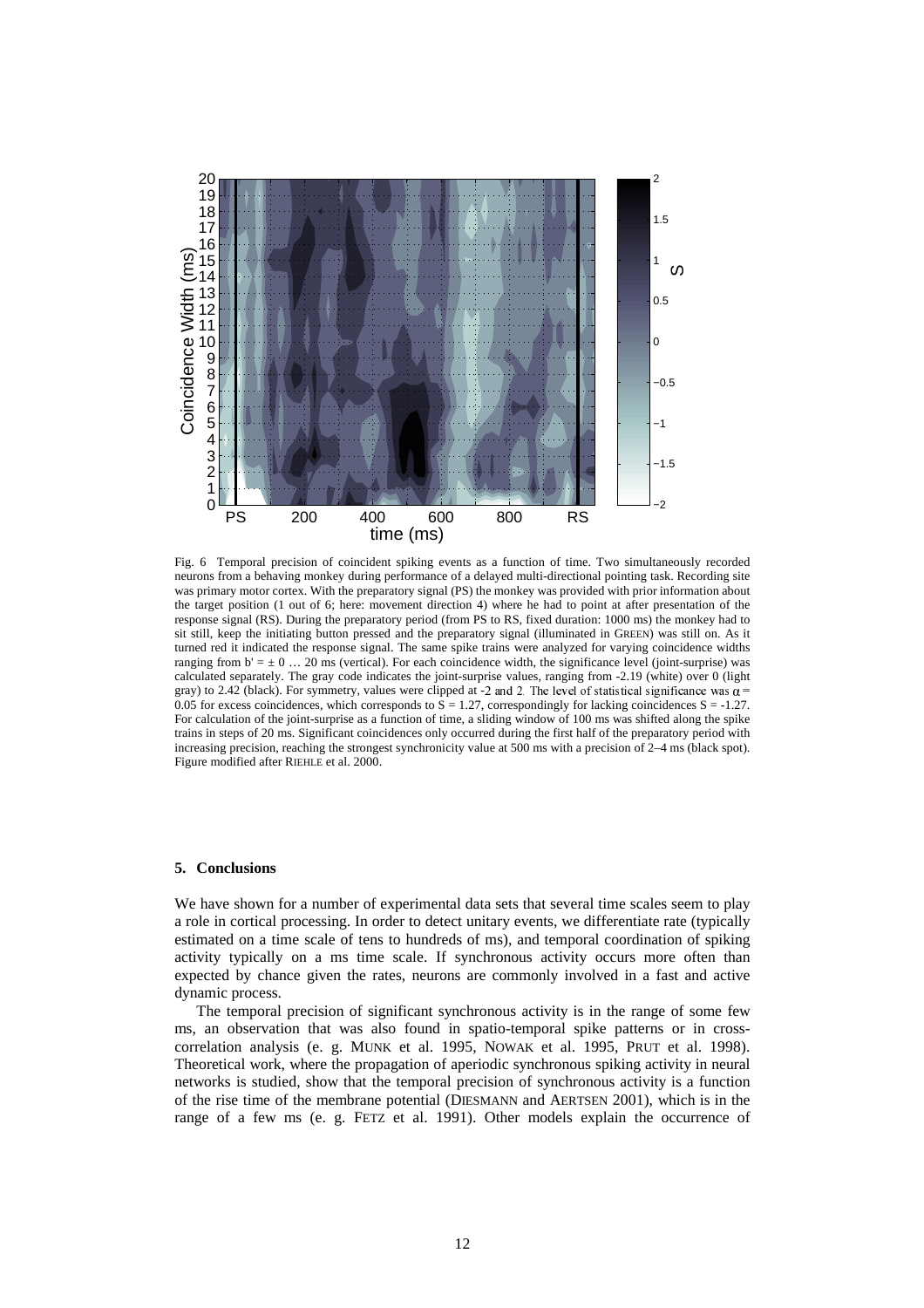synchonous activity in recurrent networks of oscillators. More theoretical studies are required that help to make the link between the connectivity and activity in the neuronal network. Both together define the functional connectivity, i. e. the relationship between neurons in terms of their activity, given the network structure.

The distinction between rate and synchronous activity also depends on the definition of the temporal precision of a synchronous event. If the »coincidence« width is rather in the range of tens or hundreds of ms, one would speak about spike rate correlation or spike count correlation. We found that there can be considerable rate covariation. However, interestingly, rate covariation may occur simultaneously but independent from spike synchronization (GRÜN et al. in press).

If the expected number of coincidences is estimated on the basis of rate averages across non-stationary rates, the danger of falsely detecting coincident activity as significant is enhanced (GRÜN et al. 2002b). Therefore, we introduced the sliding window procedure to account for the non-stationarity in firing rates of the neurons. Interestingly, this procedure helped us to uncover another phenomenon, indicating the dynamics of computational processes in time. Unitary events occur mostly only in short time windows, and are typically not constant throughout trial duration. Unitary events exhibit »loose locking« of synchronous activity to a trigger event, which does not necessarily correspond to an external behavioral trigger, but presumably rather to »internal« trigger events. Unitary events may be locked to purely internal events, as, e. g., the expectation of a signal (RIEHLE et al. 1997). Thus the timing structure of the modulation of synchronous activity is a reflection of the behavioral design in the experiment. However, also the opposite may be true: data from experiments in which no temporal structure is provided during the preparatory period may also show modulation of synchronous activity (RIEHLE et al. 2000). In the context of the given experiment this could be interpreted as internal »rehearsal«.

Both time scales seem to be relevant for cortical processing; measures derived for the different temporal scales seem to indicate context specific and complementary processes (RIEHLE et al. 1997). In the respective study we have shown, that in motor cortex internal processes seem to be reflected by synchronous activity on a fine temporal scale, whereas stimulus-related unitary events are accompanied by rate changes. However, it is not clear whether this can be generalized to all cortical areas. It is even suspected that the closer to the periphery, the stronger the »locking« to the external changes.

Another prominent activity structure in the cortex are oscillatory features of the signals. Depending on the state of the brain (sleep or awake etc.) there are differing dominant frequencies in mass signals like EEG or LPF. Single units do not obviously exhibit the same oscillatory behavior, and the question arises where does the oscillatory signal come about. There are studies that suggest (KÖRNER et al. 1999, SINGER 1999), that oscillations serve as a timing grid in order to structure the time axis to disentangle different computational processes. Thus, synchronous activity would be limited by the oscillatory period. We are currently studying the interaction of oscillatory activity and synchronous activity.

# *Acknowledgements*

We thank Gordon PIPA and Stefan ROTTER for stimulating discussions. This report summarizes results from a number of ongoing collaborations, and extends an earlier review by part of the authors (AERTSEN et al. 2001). Partial funding was received from the *Deutsche Forschungsgemeinschaft* (*DFG*), the *Human Frontier Science Program* (*HFSP*), the *German-Israel Foundation for Research and Development* (*GIF*), and the *Volkswagen Foundation* (*VW*).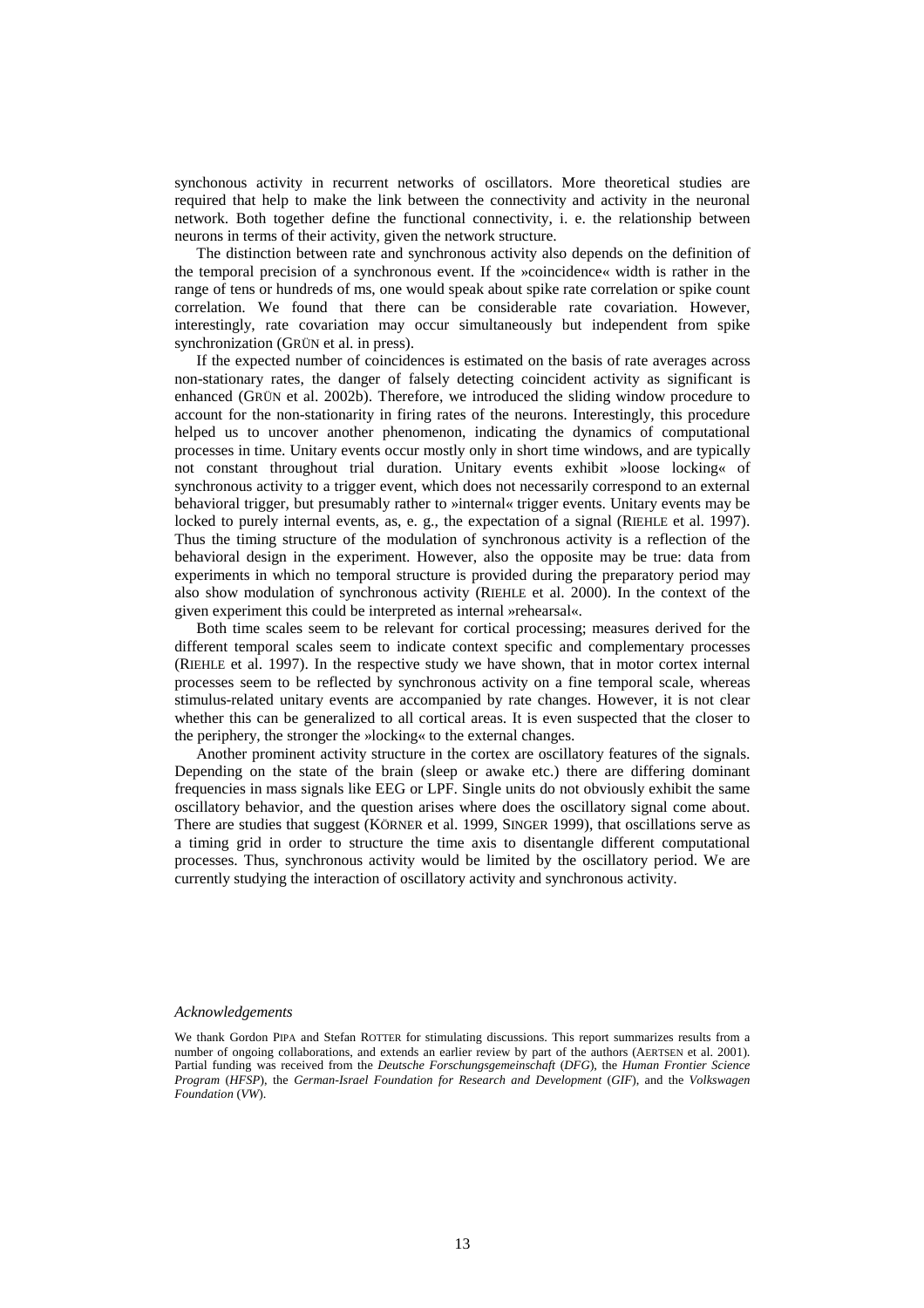#### *References*

- ABELES, M.: Local Cortical Circuits: An Electrophysiological Study. Studies of Brain Function. Berlin, Heidelberg, New York: Springer-Verlag 1982a
- ABELES, M.: Role of cortical neuron: Integrator and coincidence detector? Israel J. Med. Sci. *18*, 83–92 (1982b)
- ABELES, M.: The quantification and graphic display of correlations among three spike trains. IEEE Trans. Biomed. Eng. *30*, 236–239 (1983)
- ABELES, M.: Corticonics: Neural Circuits of the Cerebral Cortex. 1st edn. Cambridge: Cambridge University Press 1991
- ABELES, M., BERGMAN, H., MARGALIT, E., and VAADIA, E.: Spatiotemporal firing patterns in the frontal cortex of behaving monkeys. J. Neurophysiol. *70*, 1629–1638 (1993)
- ABELES, M., and GOLDSTEIN, M. H.: Multispike train analysis. Proc. IEEE *65*, 762–773 (1977)
- ADRIAN, E. D.: The Basis of Sensation. London: Christophers 1928
- AERTSEN, A., and ARNDT, M.: Response synchronization in the visual cortex. Curr. Op. Neurobiol. *3*, 586–594 (1993)
- AERTSEN, A., DIESMANN, M., GEWALTIG, M. O., GRÜN, S., and ROTTER, S.: Neural dynamics in cortical networks – precision of joint-spiking events. In: Complexity in Biological Information Processing. vol. 239 of Novartis Foundation Symposium. pp 193–204. Wiley, Chichester 2001
- AERTSEN, A., GERSTEIN, G., HABIB, M., and PALM, G.: Dynamics of neuronal firing correlation: Modulation of 'effective connectivity'. J. Neurophysiol. *61*, 900–917 (1989)
- AERTSEN, A., VAADIA, E., ABELES, M., AHISSAR, E., BERGMAN, H., KARMON, B., LAVNER, Y., MARGALIT, E., NELKEN, I., and ROTTER, S.: Neural interactions in the frontal cortex of a behaving monkey: signs of dependence on stimulus context and behavioral state. J. Hirnf. *32*, 735–743 (1991)
- AHISSAR, M. E. A., BERGMAN, H., and VAADIA, E.: Encoding of sound-source location and movement: activity of single neurons and interactions between adjacent neurons in the monkey auditory cortex. J. Neurophysiol. *67*, 203–215 (1992)
- AMIT, D. J.: Modeling Brain Function. Cambridge, New York: Cambridge University Press 1989
- AMIT, D. J., and BRUNEL, N.: Model of global spontaneous activity and local structured activity during delay periods in the cerebral cortex. Cereb. Cort. *7*, 237–252 (1997)

BARLOW, H.: The biological role of neocortex. In: AERTSEN, A., and BRAITENBERG, V. (Eds.): Information Processing in the Cortex. pp 53–80. Berlin, Heidelberg, New York: Springer-Verlag 1992

- BARLOW, H. B.: Single units and sensation: a neuron doctrine for perceptual psychology? Perception *1*, 371–394 (1972)
- BASTIAN, A., RIEHLE, A., ERLHAGEN, W., and SCHÖNER, G.: Prior information preshapes the population representation of movement direction in motor cortex. NeuroReport *9*, 315–319 (1998)
- BRAITENBERG, V., and SCHÜZ, A.: Anatomy of the Cortex: Statistics and Geometry. Berlin: Springer-Verlag 1991 BRYANT, H. L., and SEGUNDO, J. P.: Spike initiation by transmembrane current: a white-noise analysis. Proc. R. Soc. Lond. B *194*, 211–223 (1976)
- DECHARMS, R. C., and MERZENICH, M. M.: Primary cortical representation of sounds by the coordination of action-potential timing. Nature *381*, 610–613 (1996)
- DIESMANN, M., GEWALTIG, M. O., and AERTSEN, A.: Stable propagation of synchronous spiking in cortical neural networks. Nature *402*, 529–533 (1999)
- DIESMANN, M., and AERTSEN, A.: Parameter space of synfire activity. Breisach, Germany: Proc 6<sup>th</sup> Tamagawa Dynamic Brain Forum 2001
- ECCLES, J. C.: The Physiology of Nerve Cells. Baltimore: Johns Hopkins Press 1957
- ECKHORN, R., BAUER, R., JORDAN, W., BROSCH, M., KRUSE, W., MUNK, M., and REITBÖCK, H. J.: Coherent oscillations: A mechanism of feature linking in the visual cortex? Biol. Cybern. *60*, 121–130 (1988)
- EGGERMONT, J. J.: Neural interaction in cat primary auditory cortex. II. Effects of sound stimulation. J. Neurophysiol. *71*, 246–270 (1992)
- ENGEL, A. K., KÖNIG, P., SCHILLEN, T. B., and SINGER, W.: Temporal coding in the visual cortex: new vistas on integration in the nervous system. TINS *15*, 218–226 (1992)

FETZ, E. E: Temporal coding in neural populations. Science *278*, 1901–1902 (1997)

- FETZ, E. E., TOYAMA, K., and SMITH, W.: Synaptic interactions between cortical neurons. In: PETERS, A. (Ed): Cerebral Cortex. vol. 9. pp 1–47. New York: Plenum Publishing Corporation 1991
- GEORGOPOULOS, A. P., KETTNER, R. E., and SCHWARTZ, A. B.: Primate motor cortex and free arm movements to visual targets in three-dimensional space. II. Coding of the direction of movement by a neuronal population. J. Neurosci. *8*, 2928–2937 (1988)

GEORGOPOULOS, A. P., LURITO, J. T., PETRIDES, M., SCHWARTZ, A. B., and MASSEY, J. T.: Mental rotation of the neuronal population vector. Science *243*, 234–236 (1989)

GERSTEIN, G. L., BEDENBAUGH, P., and AERTSEN, A.: Neuronal assemblies. IEEE TransBiomed Eng. *36*, 4–14 (1989)

- GRAMMONT, F., and RIEHLE, A.: Precise spike synchronization in monkey motor cortex involved in preparation for movement. Exp. Brain. Res. *128*, 118–122 (1999)
- GRAY, C. M., and SINGER, W.: Stimulus-specific neuronal oscillations in orientation columns of cat visual cortex. Proc. Natl. Acad. Sci. USA *86*, 1698–1702 (1989)
- GRÜN, S.: Unitary Joint-Events in Multiple-Neuron Spiking Activity: Detection, Significance, and Interpretation. Reihe Physik. Band 60. Thun, Frankfurt/Main: Verlag Harri Deutsch 1996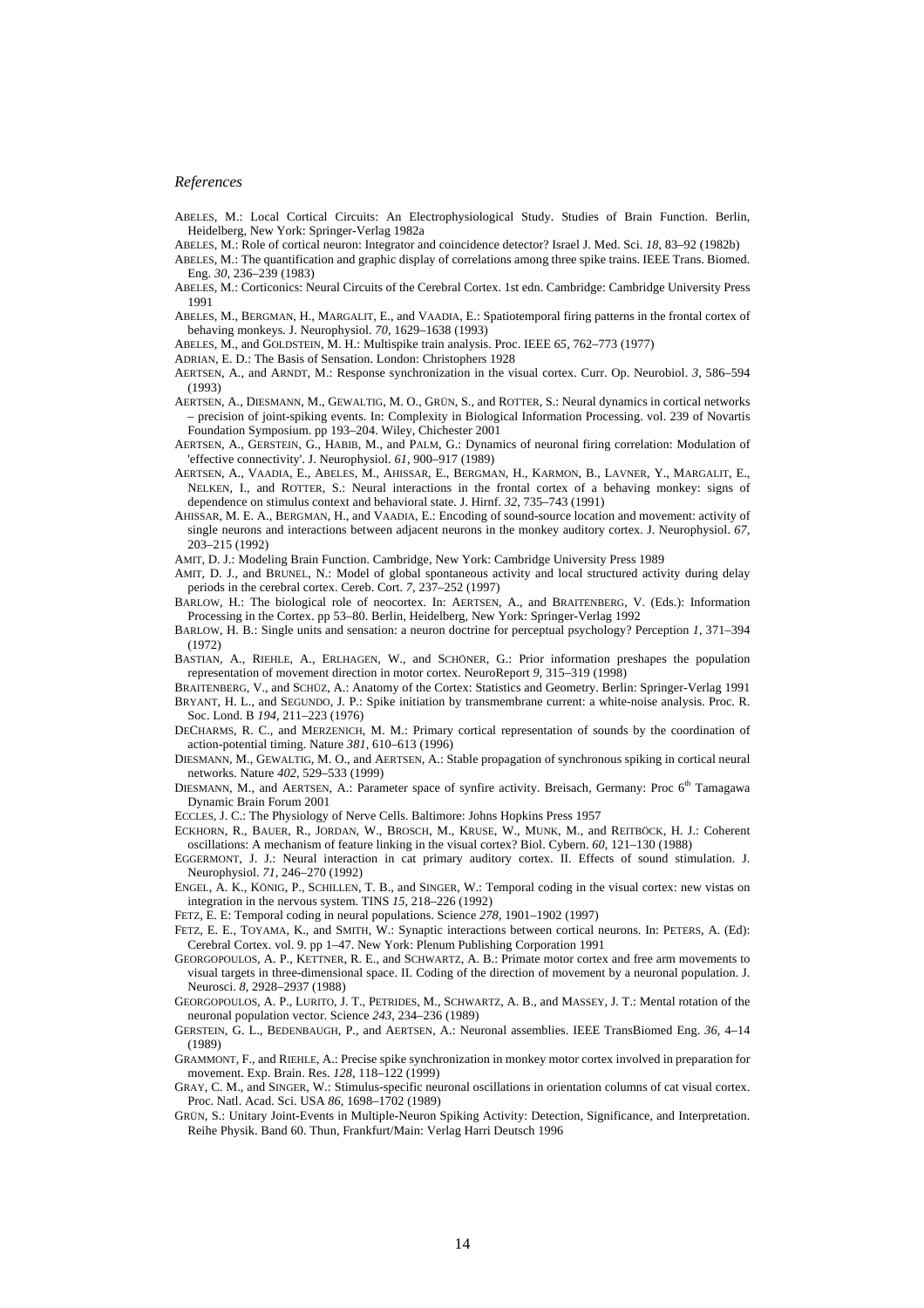GRÜN, S., DIESMANN, M., and AERTSEN, A.: Unitary events in multiple single-neuron spiking activity: I. Detection and significance. Neural. Comp. *14*, 43–80 (2002a)

GRÜN, S., DIESMANN, M., and AERTSEN, A.: Unitary Events in multiple single-neuron spiking activity. II. Nonstationary data. Neural. Comp. *14*, 81–119 (2002b)

GRÜN, S., DIESMANN, M., GRAMMONT, F., RIEHLE, A., and AERTSEN, A.: Detecting unitary events without discretization of time. J. Neurosci. Meth. *94*, 67–79 (1999)

- GRÜN, S., RIEHLE, A., and DIESMANN, M.: Effect of across trial non-stationarity on joint-spike events. Biol. Cybern. (in press)
- GÜTIG, R., AERTSEN, A., and ROTTER, S.: Statistical significance of coincident spikes: Count-based versus ratebased statistics. Neural. Comp. *14*, 121–253 (2002)
- HATSOPOULOS, N. G., OJAKANGAS, C. L., PANINSKI, L., and DONOGHUE, J. P.: Information about movement direction obtained from synchronous activity of motor cortical areas. Proc. Natl. Acad. Sci. USA *95*, 15706– 15711 (1998)
- HEBB, D. O.: Organization of Behavior. A Neurophysiological Theory. New York: John Wiley & Sons 1949
- HOPFIELD, J. J.: Neural networks and physical systems with emergent collective computational abilities. Proc. Natl. Acad. Sci. USA *79*, 2554–2558 (1982)
- HUBEL, D. H., and WIESEL, T. N.: Receptive fields and functional architecture of monkey striate cortex. J. Neurophysiol. *195*, 215–243 (1968)

KÖRNER, E., GEWALTIG, M. O., KÖRNER, U., RICHTER, A., and RODEMANN, T.: A model of computation in neocortical architecture. Neural Networks *12* (7–8), 989–1005 (1999)

LAUBACH, M., WESSBERG, J., and NICOLELIS, M. A.: Cortical ensemble activity increasingly predicts behaviour outcomes during learning of a motor task. Nature *405*, 567–571 (2000)

- LETTVIN, J. Y., MATURANA, H. R., MCCULLOCH, W. S., and PITTS, W. R.: What the frog's eye tells the frog's brain. Proc. I R E *47*, 1940–1951 (1959)
- MAINEN, Z. F., and SEJNOWSKI, T. J.: Reliability of spike timing in neocortical neurons. Science *268*, 1503–1506 (1995)

MALSBURG, C. VON DER: The correlation theory of brain function. Internal report 81-2, Max-Planck-Institute for Biophysical Chemistry, Göttingen, FRG (1981)

MALSBURG, C. VON DER: Am I thinking assemblies? In: PALM, G., and AERTSEN, A. (Eds.): Brain Theory. pp 161–176. Berlin: Springer-Verlag 1986a

MALSBURG, C. VON DER: Frank Rosenblatt: Principles of neurodynamics: Perceptrons and the theory of brain mechanisms. In: PALM, G., and AERTSEN, A. (Eds.): Brain Theory. pp 245–248. Berlin: Springer-Verlag 1986b MARTIN, K. A. C.: A brief history of the »feature detector«. Cereb. Cort. *4*, 1–7 (1994)

MARTIN, K. A. C.: The pope and grandmother – a frog's-eye view of theory. Nat. Neurosci. *3*, 1169 (2000)

MCCULLOCH, W. S., and PITTS, W.: A logical calculus of the ideas immanent in neural nets. Bull Math. Biophys. *5*, 115–137 (1943)

- MINSKY, M. L., and PAPERT, S.: Perceptrons: An Introduction to Computational Geometry. expanded edn. Cambridge, Massachusetts: MIT Press 1988
- MUNK, M. H., NOWAK, L. G., NELSON, J. I., and BULLIER, J.: Structural basis of cortical synchronization. II. Effects of cortical lesions. J. Neurophysiol. *74*, 2401–2414 (1995)

MURTHY, V. N., and FETZ, E. E.: Coherent 25- to 35- Hz oscillations in the sensorimotor cortex of awake behaving monkeys. Proc. Natl. Acad. Sci. USA *89*, 5670–5674 (1992)

NICOLELIS, M. A. L., BACCALA, L. A., LIN, R. C. S., and CHAPIN, J. K.: Sensorimotor encoding by synchronous neural assembly activity at multiple levels in the somatosensory system. Science *268*, 1353–1358 (1995)

NOWAK, L. G., MUNK, M. H., NELSON, J. I., JAMES, A., and BULLIER, J.: Structural basis of cortical synchronization. I. Three types of interhemispheric coupling. J. Neurophysiol. *74*, 2379–2400 (1995)

PALM, G.: Evidence, information and surprise. Biol. Cybern. *42*, 57–68 (1981)

PALM, G.: Cell assemblies as a guidline for brain reseach. Conc. Neurosci. *1*, 133–148 (1990)

PAULUIS, Q., and BAKER, S. N.: An accurate measure of the instantaneous discharge probability, with application to unitary joint-event analysis. Neural. Comp. *12*, 647–669 (2000)

- PRUT, Y., VAADIA, E., BERGMAN, H., HAALMAN, I., SLOVIN, H., and ABELES, M.: Spatiotemporal structure of cortical activity: Properties and behavioral relevance. J. Neurophysiol. *79*, 2857–2874 (1998)
- RIEHLE, A., GRAMMONT, F., DIESMANN, M., and GRÜN, S.: Dynamical changes and temporal precision of synchronized spiking activity in monkey motor cortex during movement preparation. J. Physiol. (Paris) *94*, 569– 582 (2000)
- RIEHLE, A., GRÜN, S., DIESMANN, M., and AERTSEN, A.: Spike synchronization and rate modulation differentially involved in motor cortical function. Science *278*, 1950–1953 (1997)
- ROELFSEMA, P., ENGEL, A., KÖNIG, P., and SINGER, W.: The role of neuronal synchronization in response selection: A biologically plausible theory of structured representations in the visual cortex. J. Cogn. Neurosci. *8*, 603–625 (1996)
- ROY, A., STEINMETZ, P. N., and NIEBUR, E.: Rate limitations of unitary event analysis. Neural. Comp. *12*, 2063– 2082 (2000)
- RUMMELHART, D. E., MCCLELLAND, J. L., and the PDP Research Group: Parallel Distributed Processing, Explorations in the Microstructure of Cognition: Foundations. Vol. 1. Cambridge, Massachusetts: MIT Press 1986
- SAKURAI, Y.: Population coding by cell assemblies what it really is in the brain. Neuroscience Research *26*, 1–16 (1996)